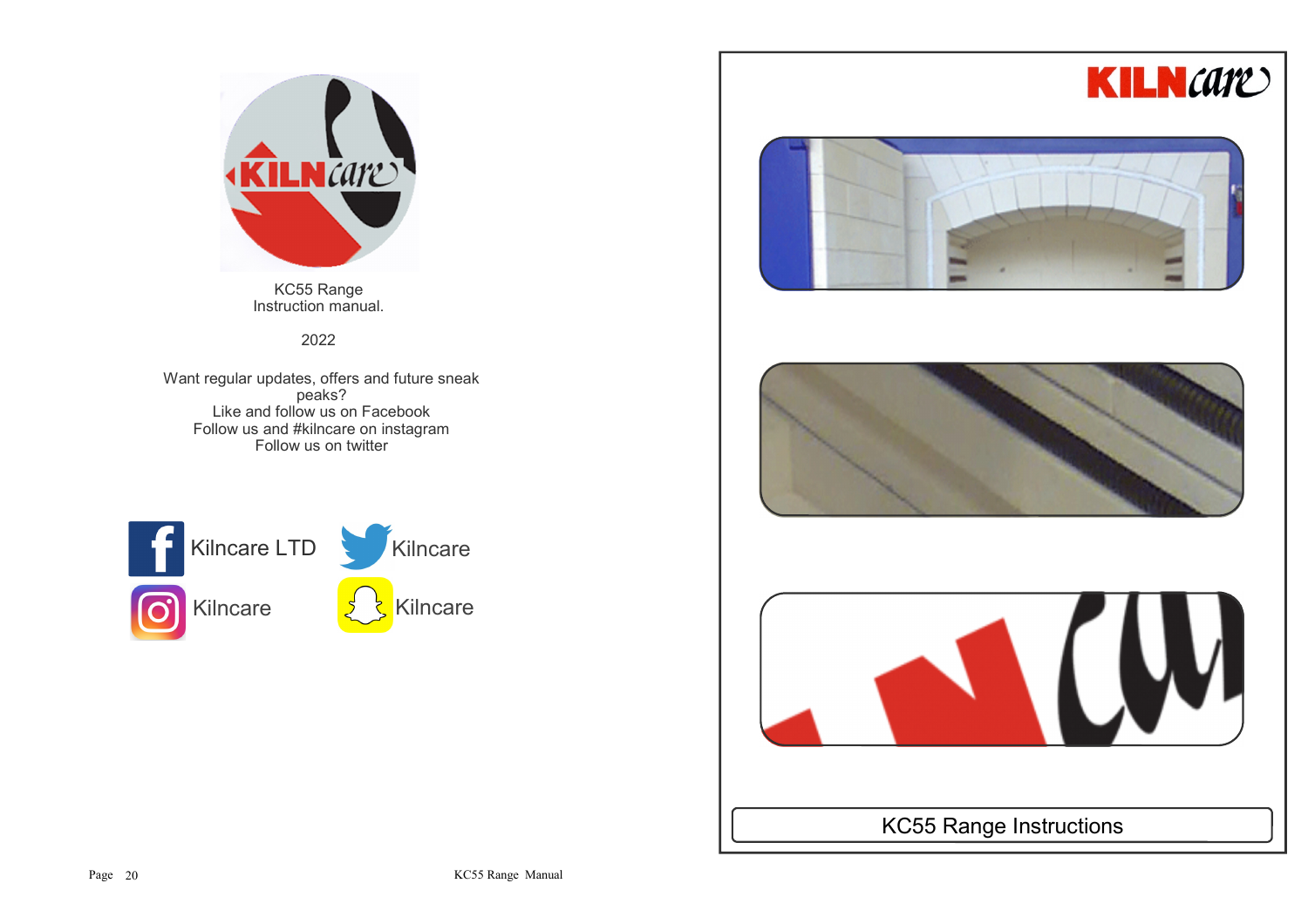# **KILN** *care*



**Thank you for choosing to purchase one of the KC55 range of kilns for your ceramics work.**

**We hope you will have many years happy use out of your kiln.** 

**The KC55 range is very much a tried and tested formula. One that has seen this range of kilns provide reliable service in both educational and studio use for over 2 decades.**

**Please read this manual fully to get to know your kiln before use.**

 **Index**

Page

- 2 Safety notices<br>3 For your record
- 3 For your records / Where to site your kiln
- 4 Electrical connection
- 6 Initial firing<br>7 Operation /
- 7 Operation / The vents
- 8 The interlock
- 9 Loading / What to expect
- 10 Care / Safety circuit
- 11 KCR16 basic instructions
- 14 KCR32 basic instructions
- 19 Trouble shooting<br>20 Contact us
- Contact us.

## **Safety notices**

Your KC55 is designed and built to meet all European Directives and British Standards.

 However, as with all kilns, there are certain measures that you must take to achieve optimum safety.

## **European Declaration of Conformity.**

Kilncare Limited, The Kiln Works, 907 Leek New Road, Baddeley Green, Stoke on Trent, Staffordshire, United Kingdom, ST2 7HQ.

We declare that the equipment described below was manufactured ourselves to comply with directives listed.

 We do not give any assurance that the equipment is suitable for any purpose other than that listed below and must be operated and maintained in accordance with our operating instructions.

> **Products.**KC55 range of kilns.

### **Directives.**

 LVD - Low Voltage Directive 2006/95/EC. EMC - Electromagnetic Compatibility Directive 2004/108/EC.# '#The equipment is intended for use only in premises having a service current capacity of 100 A per phase, supplied from a distribution network having a nominal voltage of 400/230 V, The user should determine in consultation with the supply authority, if necessary, that the service current capacity at the interface point is sufficient for the equipment.

### **Harmonized Standards.**

BS EN 1088:1995+A2:2008, BS EN 55014-1:2006, BS EN 55014-2:1997.

**Description.** Ceramics kiln

**Purpose of use.** Firing of ceramic items up to the maximum temperature stated on the kiln data plate.

> **Product serial number.**As per affixed data plate.

> > **Manufacture year.**2022

Technical documentation is held for this product.

 Lee Sherwin,Director,

Showin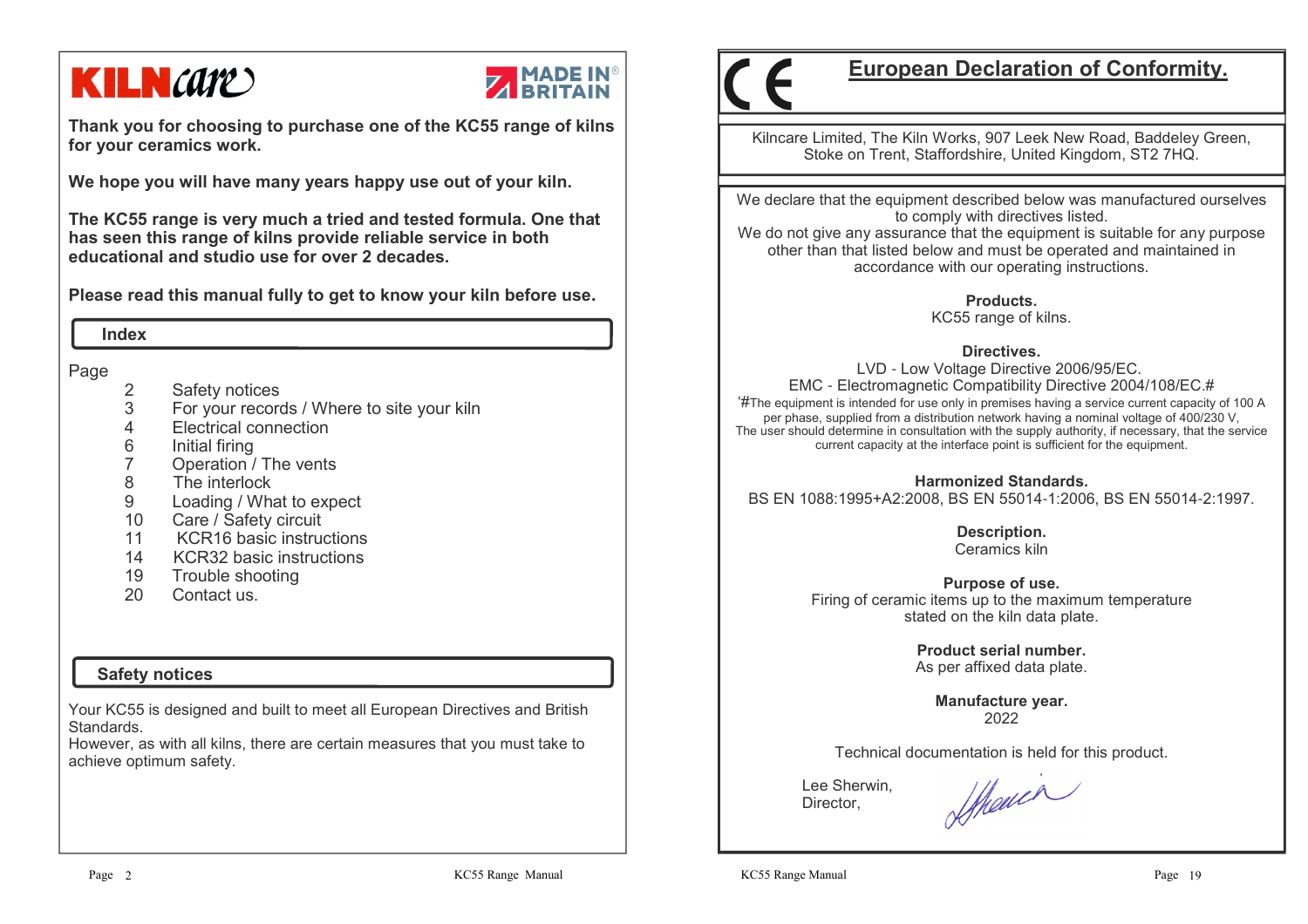### **Electricity**

 The KC55 range meets all Electrical Safety Directives, including a door safety Interlock switch. However, the kilns are electric and as such certain measures should be taken.

Keep the kiln dry.

Never attempt to remove any of the kiln covers or do any repair work when the kiln is plugged into a mains electricity socket or with the isolator turned on.

Never use the kiln if external cables are damaged.

Have the kiln tested by a competent person at least every 12 months.

### **Hot Surfaces**

 The kiln will have hot surfaces. Do not touch the kiln when it has been on for any period of time as the case temperatures will rise with time.

Keep pets clear at all times.

Keep the kiln clear of flammable items such as curtains etc.

### **Your new arrival**

**For your recordsDate of purchase. \_\_\_\_\_\_\_\_\_\_\_\_\_\_\_\_\_\_\_**

**Company purchased from \_\_\_\_\_\_\_\_\_\_\_\_\_\_\_\_\_\_\_\_**

**First date of use** 

**Unpacking your kiln** Once unpacked please show consideration to the environment when disposing of your kiln packaging.

### **Where to install your kiln**

 Position the kiln allowing a minimum of 30cm clearance around both sides. The kiln casing will get hot and so any combustible material must be kept at a safe distance. Never leave combustible materials on the kiln or touching the kiln during a firing.

 Do not site the kiln close to flammable items such as curtains etc. The floor or bench must be capable of carrying the weight of the kiln. The KC55/04 does have air clearance under it and so there should be no need to protect the bench top, however, if your firings are to be prolonged then it is

 **Notes**

—————————————————————————————

—————————————————————————————

————————————————————————————— —————————————————————————————

—————————————————————————————

—————————————————————————————

————————————————————————————— —————————————————————————————

—————————————————————————————

————————————————————————————— —————————————————————————————

—————————————————————————————

—————————————————————————————

 $\mathcal{L}=\{1,2,3,4,5\}$ 

—————————————————————————————

—————————————————————————————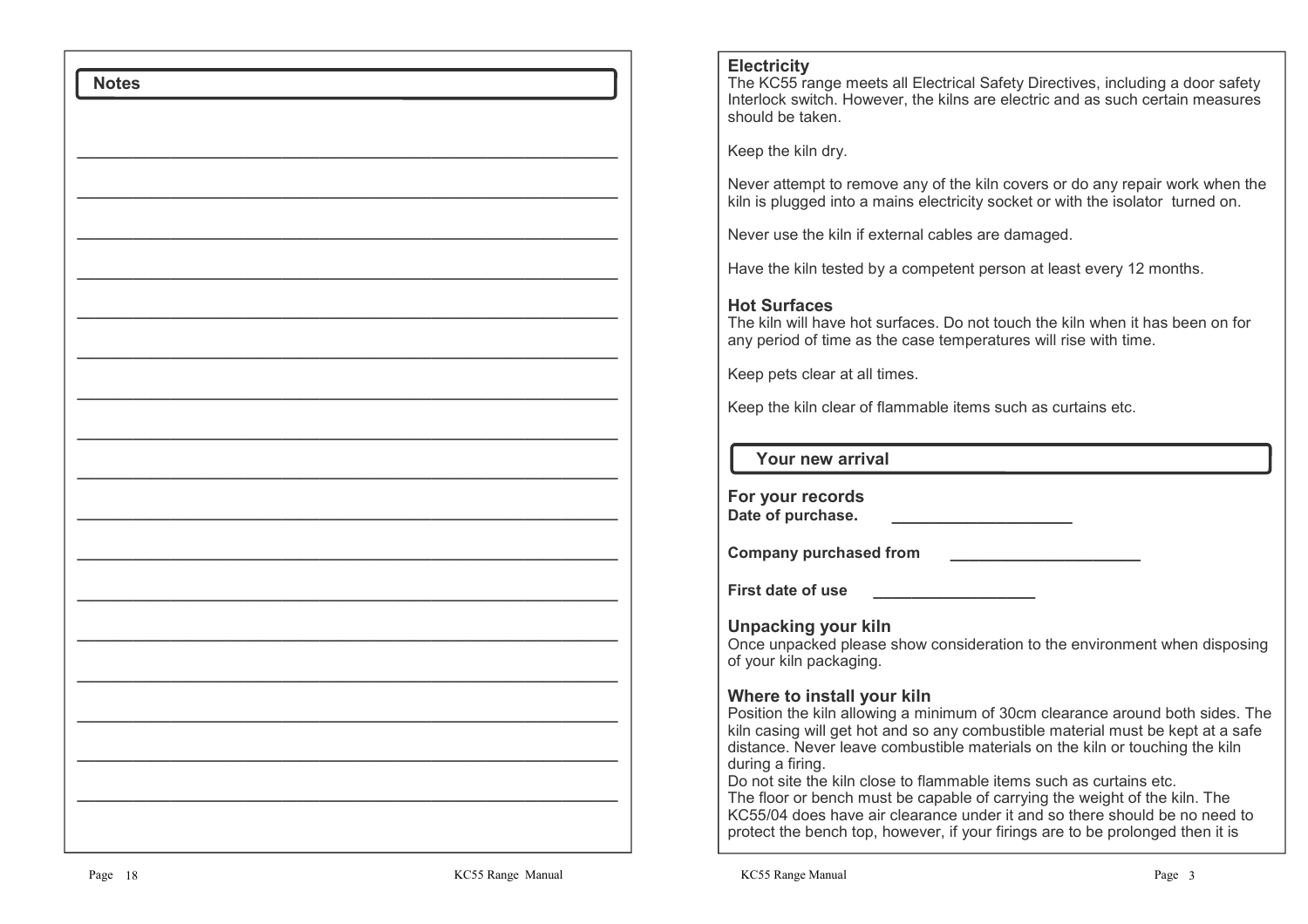advisable to sit the kiln on a heat resistant material.

 Consideration must also be given to the ceiling area above the kiln as heat will radiate upwards from the kiln.

 Also there will be high temperatures vented through the roof chimney if it is used to cool the kiln especially. For this reason we recommend a minimum of 800mm clearance between the roof of the kiln and the room ceiling.

 If in any doubt use a vented canopy or some other form of heat protection for the room ceiling.

## I**MPORTANT**. It is advised that the kiln is left

 untouched until the kiln has finished it's given program and fully cooled. Remember, whilst the kiln is cooling it may be possible that the external case temperature actually increases.

 KEEP PETS AND CHILDREN AWAY FROM THE KILN DURING ITS FULL CYCLE AND UNTIL COOL.

Do not site the kiln outside.

It is advised to site the kiln in a room that has ventilation.

 After the first couple of firings there is almost no emissions from the kiln but there will always be vapour etc released by whatever you are firing in the kiln, especially stains so room ventilation is always advisable.

 The type of room venting required depends on many factors and so it is best to contact a ventilation specialist if in any doubt.

## **Electrical connection**

 The KC55/04 comes fitted with a 13 amp plug top. It is designed to work from standard 230v socket outlets. It is advisable to have your chosen socket outlet tested by a qualified electrician prior to use to ensure its sound condition

It is not advisable to use the kiln from an extension lead.

All other KC55 kilns will require connection to a suitable electrical supply.

If the kiln is to be used on a 3-phase supply a neutral must also be supplied.

The electrical supply MUST have a sound earth connection.

Your KC55 range kiln is supplied ready for connection to a 3-phase supply. If your supply is single phase then use the connection link fixed to the door of your connection panel. The link fits across the 3 fused terminals as shown Opposite in diagram 1.4. Make sure to tighten all 3 screws. We recommend that the centre terminal is then used to make your live connection with the wire siting under the fork rather than on top of it..

The terminals are for use with cable of a size up to 10mm.

 REMEMBER that if the kiln is then re-connected to a 3-phase supply then the link MUST be removed.

## **A crackling noise can be heard when the kiln is firing.**

 This will be a loose connection and needs to be fixed immediately by a competent person.

Continued use will almost certainly result in the connection failing.

## **Kiln is not reaching temperature or is slow.**

 This could be either an element failure, a burnt connection a loss of supplied power or a component failure. Get the kiln checked by a competent kiln engineer.

## **Cracks in the kiln brickwork.**

Minor cracking is to be expected, see page 10 of this manual.

## **Kiln is beeping and will not fire or is cooling down.**

 The KCX, internal safety monitor, has triggered which indicates that the kiln has attempted to go above its maximum temperature.Power down the kiln and contact a kiln engineer for inspection.

Do not use the kiln until it is fully inspected.

### **Back up**

We pride ourselves on our back up and after sales service and so in the unlikely event of any problems please do not hesitate to call our staff for friendly help and advise.

### **Contact us**

**Kilncare ltd, The Kiln Works, 907 Leek New Road, Baddeley Green, Stoke on Trent, Staffordshire, United Kingdom. ST2 7HQ,**

## **Tel 0044 1782 535915 / 535338,**

**E-mail sales@kilncare.co.uk, Web www.kilncare.co.uk**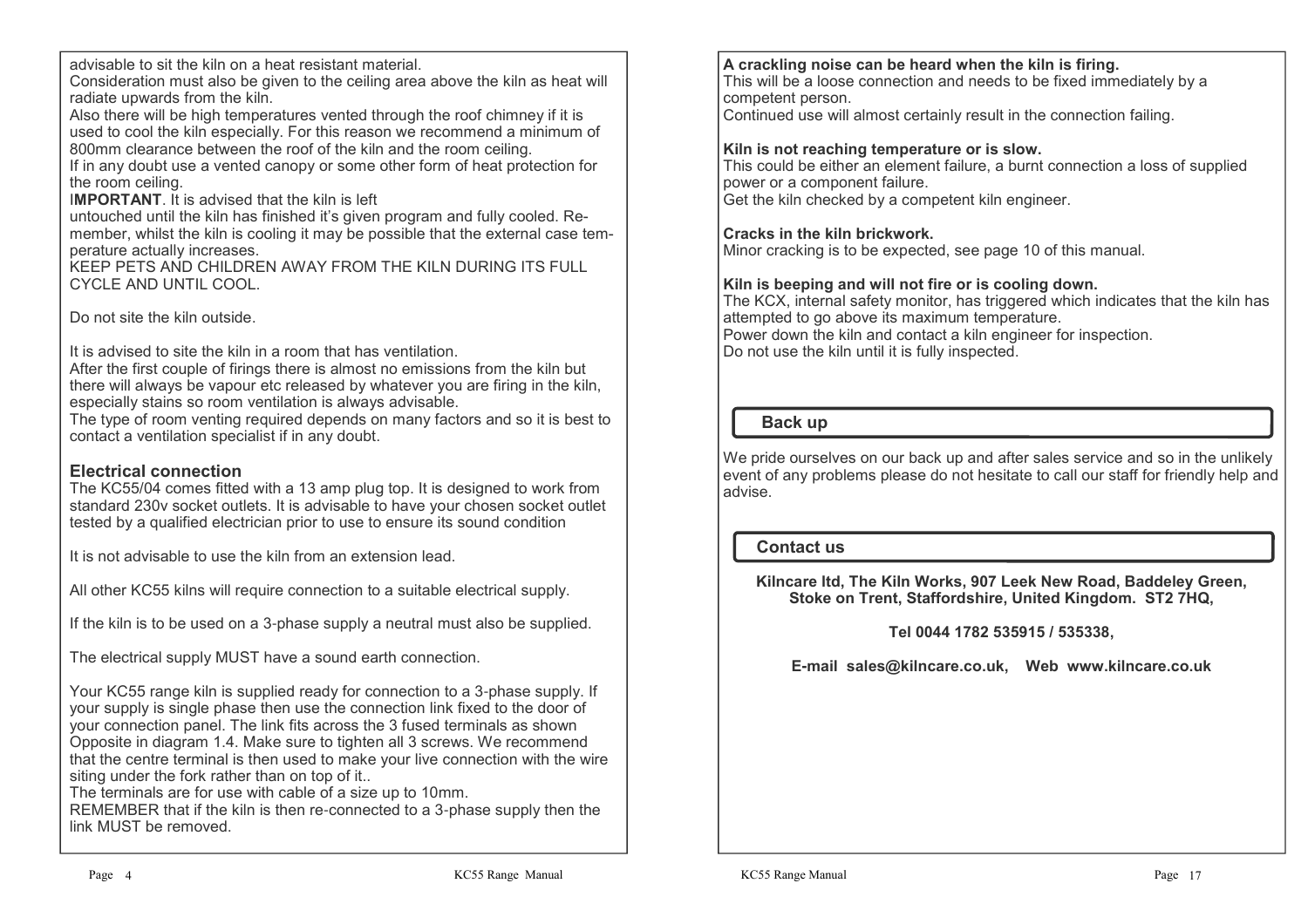## **Trouble shooting**

**Control has no lights** If the "mains on" light is not illuminated on the kiln :- Check that the socket outlet that the kiln is plugged into is turned on or that the mains isolator is turned on.

Check that the controller is securely plugged into the kiln.

With the kiln unplugged or turned off, check the cable from the kiln to the controller for damage.

If the "mains on" light is illuminated:- Check that the door is fully closed and the interlock is properly engaged.

Check that the controller is securely plugged into the kiln.

With the mains turned off a competent person should be used to check the condition of the 2 glass 1 amp fuses in the rear floor panel of the kiln. Access to these fuses is by removing the rear panel from the kiln.

Whilst there, the heat fuse will need to be checked. For advice on checking items inside the rear of the kiln it is advised that the competent person contact Kilncare.

If the above appear correct contact Kilncare.

#### **The control is working correctly, is showing that the kiln is receiving power but the kiln is not heating up.**

 With the kiln unplugged, check the cable from the kiln to the controller for damage.

Check that the controller is securely plugged into the kiln.

With the mains turned off, a competent person should be used to check the condition of the internal wiring and electrical contact points.

 If there is no obvious damage then the kiln will need to be checked over with an electrical meter.

### **Controller shows an ERROR message.**

Consult the controller manual and contact Kilncare.

### **Plug top is getting hot on 3kw models.**

 The plug top will get slightly warm with use but if it is getting hot consult a qualified electrician to test the condition of the socket outlet and the plug top. The black and green terminals are for Neutral and Protective Earth respectively.

As always we recommend that the connections are done by a qualified electrician**.**

Diagram 1.4



## **Portable Appliance Testing**

 It is possible, depending on the type of establishment that the kiln is to be used in that the kiln may be required to be Portable Appliance Tested along with other electrical items.

 It is important that the controller is disconnected before testing or there is a risk of the high voltage associated with the test effecting the controller permanently.

On initial testing, the kiln may show a low insulation resistance reading, this is normal and will improve as the kiln dries. Kilns are porous by nature and will absorb moisture from the atmosphere, especial if the kiln is new or has had a period of inactivity.

Periods of testing will be stipulated by the testing body.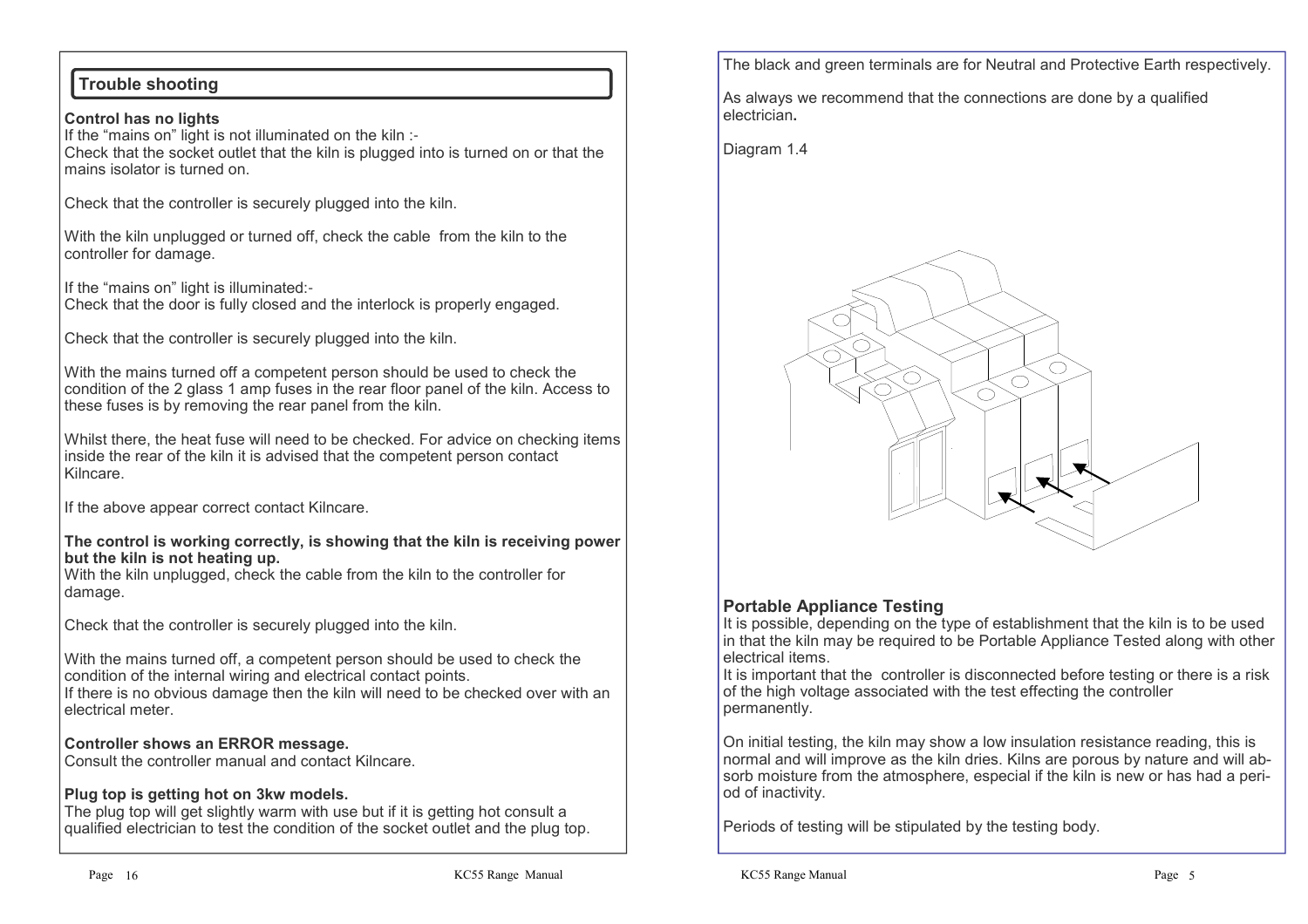### KILNS AND R.C.D. "TRIPS"

 Due to the reasons stated above and to insulation material properties, a certain amount of leakage to earth will probably be evident, therefore the fitting of a 30ma R.C.D. in the circuit can create a fault condition at low temperatures if the kiln is damp, at higher temperatures as the kiln insulation heats up, when first fired or used after a long period of inactivity.

This problem is relatively rare but can be solved by the fitting of a 100ma R.C.D.

Consult us or a fully qualified electrician for advise.

## **Connecting the controller**

 The controller supplied with your kiln will be fitted with a connecting plug. It will mate to a matching socket fitted to the kiln, usually mounted at the rear of the kiln but it could also be on the side or front depending on kiln specification.

 The socket is sided and so will only allow the plug to be inserted in the correct manner.

Once the plug is inserted lock it into place using the securing clamp.

 Always ensure the mains power to the kiln is turned off before fitting or removing the plug.

## **Initial firing**

Before using the kiln it is advisable to fire the kiln empty to a temperature of 800 degrees centigrade at a rate of around 100 degrees per hour. Leave the top bung out of the top vent.

This will dry and "settle" the kiln.

Also if you have purchased the kilns furniture set with the kiln it is advisable to load the furniture into the kiln for drying. The kiln furniture will have been cut with a wet cutter and invariably contains a large amount of water.

 Load the kiln furniture using the props supplied to allow air space between the batts.

On the first firings, a slight odour will be emitted, this is the remnants of binding resins in the boards and should stop after two or three firings depending on temperature of the firings.

 For this initial firing we recommend that the kiln is in a well ventilated area. We suggest that prior to the initial firing, that you use this instruction manual, and the controller manual to ensure you are familiar with all aspects of the kiln and usage of the controller.

We also recommend that the kiln controller is set to fire the kiln at full power to a low temperature and then end, say 50 degrees, whilst being monitored to ensure that it is switching off the kiln and that no problems have occurred during

| P<br>r<br>O<br>g | Prog. type                              | <b>Seg. 1</b><br>Ramp<br>c/hr | <b>Seg. 1</b><br><b>Temp</b> | <b>Seg. 1</b><br><b>Hold</b><br>Hr/min | Seg. 2<br>Ramp<br>c/hr | Seg. 2<br><b>Temp</b> | Seg. 2<br><b>Hold</b><br>Hr/min | Seg. 3<br>Ramp<br>c/hr |
|------------------|-----------------------------------------|-------------------------------|------------------------------|----------------------------------------|------------------------|-----------------------|---------------------------------|------------------------|
| 11               | <b>Slow Bisque</b>                      | 60                            | 600                          | 00                                     | <b>FULL</b>            | 1000                  | 00                              | <b>END</b>             |
| 12               | Normal<br><b>Bisque</b>                 | 100                           | 600                          | 00                                     | <b>FULL</b>            | 1000                  | 00                              | <b>END</b>             |
| 13               | <b>High Bisque</b>                      | 100                           | 600                          | 00                                     | <b>FULL</b>            | 1140                  | 00                              | <b>END</b>             |
| 14               | Brush-On<br>Earthenware<br>Glaze Cone 6 | 100                           | 300                          | 00                                     | <b>FULL</b>            | 1000                  | 00                              | <b>END</b>             |
| 15               | Standard<br>Earthenware<br>Glaze        | 100                           | 300                          | 00                                     | <b>FULL</b>            | 1100                  | 00                              | <b>END</b>             |
| 16               | Earthenware<br>High Temp.<br>Glaze      | 100                           | 300                          | 00                                     | <b>FULL</b>            | 1140                  | 00                              | <b>END</b>             |
| 17               | Mid-Range<br>Stoneware<br>Glaze         | 100                           | 300                          | 00                                     | <b>FULL</b>            | 1200                  | 00                              | <b>END</b>             |
| 18               | Standard<br>Stoneware<br>Glaze          | 100                           | 300                          | 00                                     | <b>FULL</b>            | 1245                  | 00                              | <b>END</b>             |
| 19               | Onglaze                                 | 100                           | 400                          | 00                                     | <b>FULL</b>            | 780                   | 00                              | <b>END</b>             |
| 20               | Lustre                                  | 100                           | 400                          | 00                                     | <b>FULL</b>            | 750                   | 00                              | <b>END</b>             |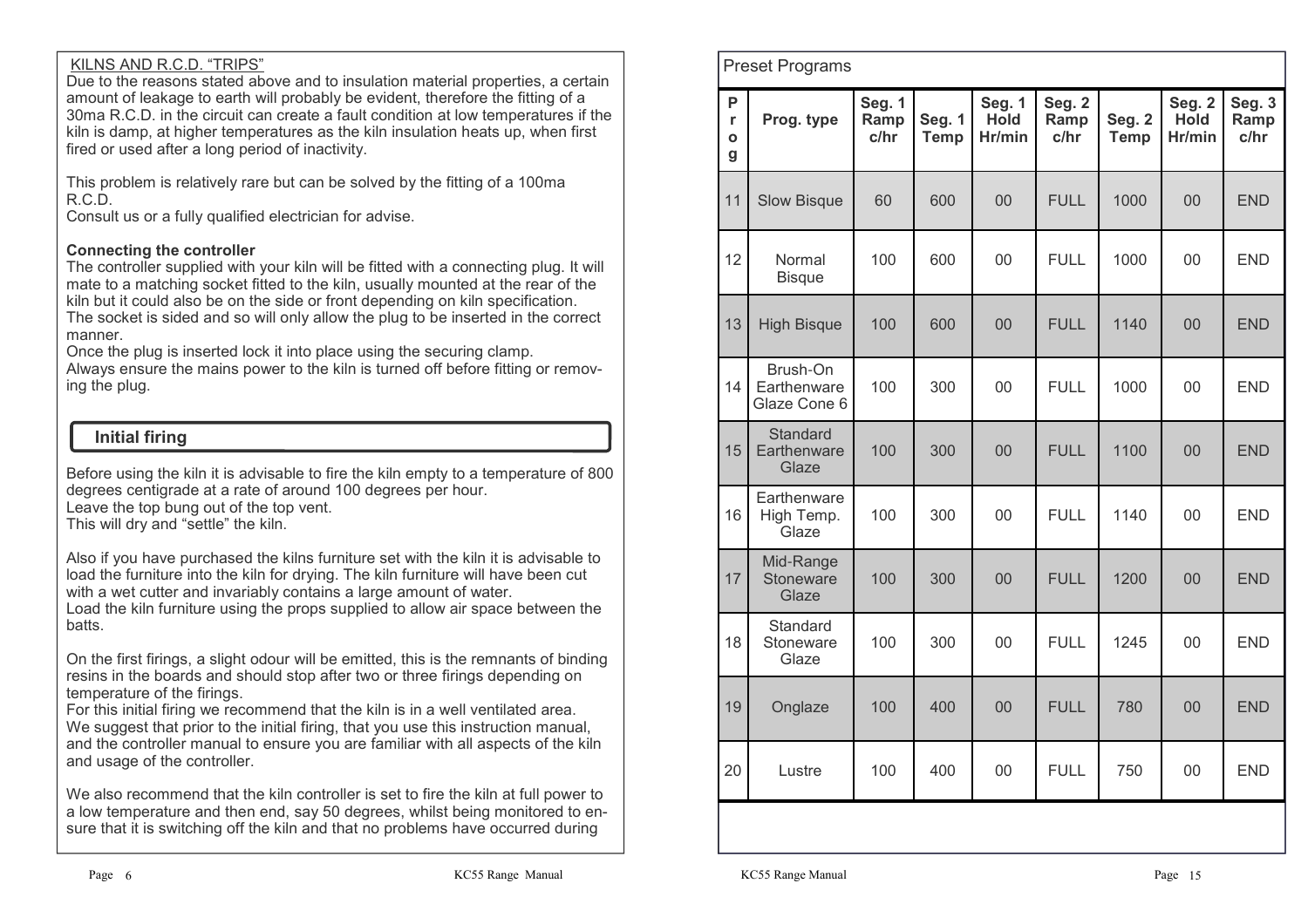### **To alter program data while the kiln is firing**

 Press the "step" key until the desired value is displayed. Alter it using the "up" or "down" keys. Press the "start" key once and the new value will be stored and the

## **Example program**

 If you require the kiln to start a 7am, fire at 85c per hour to 600c then full speed to 1060c and no soak. The damper is to be open on the first ramp and then closed for the remainder of the firing.

 It would be programmed like so. We will presume that it is being programmed at 5pm the evening before. We will make this program 24.

Press "step". Use "up" or "down" to select 24 in the top display.

Press "step". Use "up" or "down" keys to enter "85" for ramp time.

 Press "step". Use "up" or "down" keys to enter "600" for temperature.Press " Fn" and "Event" to extinguish the event light.

Press "step". Use "up" or "down" keys to select a dwell time of "0.00" hours.Press "step". Use "up" or "down" keys to enter "FULL" for ramp time.

Press "step". Use "up" or "down" keys to enter "1060" for temperature.

Press " Fn" and "Event" to illumiate the event light.

Press "step". Use "up" or "down" keys to select a dwell time of "0.00" hours Press "step" Use "down" key to select "END".

 Press "start" Use "up" or "down" keys to select a delay time of "14.00" hours.Main display will show "14.00" with a flashing dot as the time counts down. After 14 hours the kiln will start.

Top display will flash program number then"14.00" with a flashing dot. The bottom window will show"- -" and the delay triangle will flash.

The above example is a typical basic biscuit firing with a 14 hour delayed start

# KEX

Your kiln is fitted with Kilncare's unique KCX kiln protection module.

 KCX is an internal electronic monitoring system that protects the kiln from reaching critical overfire temperatures.

 If the kiln exceeds its maximum temperature the KCX will trigger and shut the kiln down whilst at the same time sounding a warning beep.

To reset the KCX the kiln would need to be powered down and then repowered but it is strongly advised that a competent engineer inspect for the reason for the KCX trigger before using the kiln again.

### transport.

 At such low temperatures the kiln will overshoot the set point temperature by some amount.

 This is normal as the controller is set to full and not a controlled rate of climb. It may also cause the controller to show an Error message or code, again, this is normal as the controller may believe that the overshoot is caused by the kiln having a fault.

This test is to ensure that the controller shuts the kiln power off, whether it be due to the correct temperature being reached or by it going into fault mode.

## **Control**

 The controller supplied with this kiln has already been set and the characteristics of the kiln have been entered in to it.

 The kiln and the controller will have already been put through a test firing at the factory.

Please read the instructions on control before starting to use your KC55 kiln.

## **Operation**

## **The vents**

 Depending on the kiln model chosen the kiln will have a variety of different venting combinations ranging from 1 in the roof to automatic venting in the roof and multiple vents in the door.

 However the vents, regardless of combination, all have the same purpose. To release moisture from the kiln while it is drying wear during a biscuit firing, to release vapours from glazes and to aid in cooling of the kiln.

For a biscuit firing the vents in the roof would normally be left out or open up to a temperature of around 600c in order to allow all moisture from the work to be released from the kiln chamber. The door vent need not be opened during this cycle if not required.

 After the drying temperature has been reached the vents would then be closed to allow the kiln to reach its final temperature.

For glaze vapour release, the vents will be closed after the glaze has finished releasing.

For cooling the vents can be opened at any point after the final temperature has been reached. At this point it may be of advantage to open the door vents also to increase cooling. However, when and how the vents are opened for cooling is very much a preference action.

 After removing hot bungs take care use heat resistant clothes and clothing and to sit the hot bungs on a suitable, non combustible surface in an area that is away from children and pets.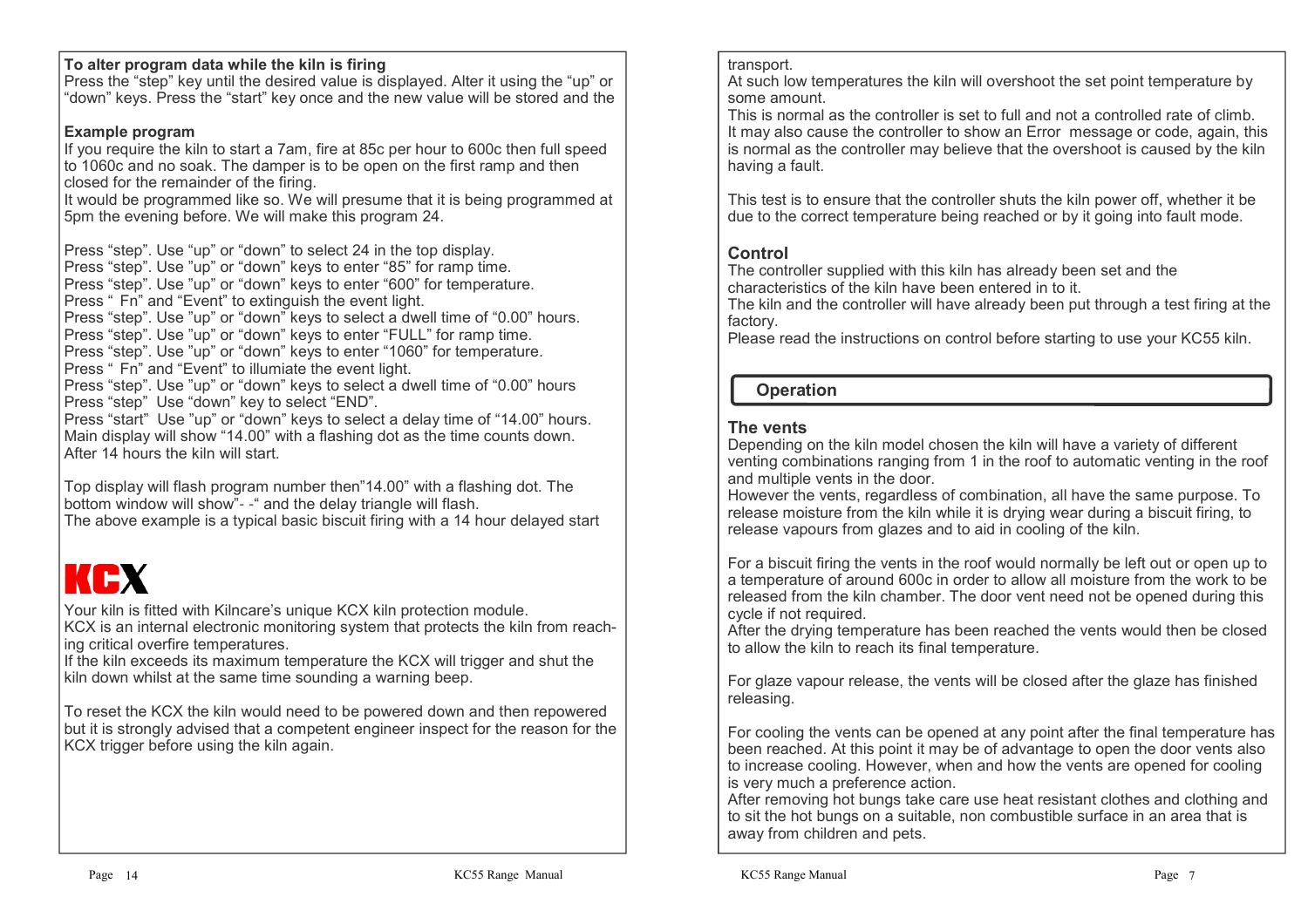### **Automatic dampers**

 If your kiln is fitted with automatic roof vents (dampers) then the operation of these vents is controlled via the controller and is covered in the controller instructions.

### **Closing the door**

 Usually the are only one of two types of door catch fitted to KC55 kilns, a swing/ turn clamp or a toggle clamp. Once your kiln is ready to fire fully close the door.Gentle operation of the door will ensure less shock to the kiln brickwork.

If the kiln has swing/turn clamps the swing them over the matching locators on the door then gently turn the black twist grip on the swing/turn clamp until the door is closed fully. This needs to be tightened but not using any excessive force, just until the door feels like it is sitting nicely to its seal.These clamps are self adjusting.

If the kiln is fitted with toggle clamps then they are preset at the factory. Close the turn and lift the handle section of the clamp upwards until its hits the door locator then apply more pressure until the clamp locks closed..

 If over time the door seal compounds slightly it may be that the clamps need adjusting to maintain a good seal.

 This is done with two correctly sized spanners. Release the nuts on the toggle clamp plunger pin, close the door and adjust the plunger pin until it applies a gentle pressure to the door when it is in the closed position.

 Do no over adjust as this will make the clamp difficult to operate and will apply unwanted pressure to the door.

To adjust the toggle clamp it does not need to be removed from the kiln body.

## **The Interlock**

 On all kilns except the KC55/04 a captive style interlock is used to protect the user from electric shock.

The KC55/04 uses a automatic switch to the same integrity.

 After the door is closed and the clamps set, engage the interlock into its slot in the kiln front.

The interlock key is rectangular in will only fit in the correct way.

 To turn the interlock on, turn 90 degrees clockwise, to disengage turn 90 degrees anti-clockwise. This movement is spring assisted and requires only slight effort. Once it starts to turn it will engage fully with the help of its internal spring,

### **DO NOT FORCE THE INTERLOCK ONCE ITS FINAL POSITION IS**

 **REACHED.** The interlock will not be "any more on" but you may damage the internal mechanism.

segments and so for more complicated firings carry on as above by setting the next time, temperature and dwell. When you have programmed all you require, select "END" at the start of the following segment.

Press "start" and the controller will display kiln temperature again.

### **To run a program**

 Press "step" bottom display will show "Pn" and the top display will show the program number. Use the "up" or "down" keys to select the program number required.

Press "start" the top display will show kiln temperature and the bottom display will go blank.

 Press "start" again and the top display will briefly display the Program number then it will begin the program. Depending on the program contents the delay triangle or the ramp triangle will flash and the segment number will be displayed in the bottom display.

 If a delay has been set the delay triangle will flash and the top display will act as a count down timer showing the hours and minutes remaining before the kiln starts to fire.

 As the kiln fires the top display will show the kiln temperature and the bottom display will show the segment number. If the kiln is climbing the upward facing ramp triangle will flash. When the kiln is holding temperature the dwell light will flash.

## **To stop a program**

Press "start".

### **To pause a program**

Press and hold the "Function" key then press the "Pause" key.

The top display will alternate between the current temperature and

 " - - ". This temperature will be held indefinitely or until the pause key is pressed again. A warning reminder will be sounded every 10 seconds during the pause. When the pause is stopped the kiln will continue through the program from where it was paused.

### **To forward a program**

 At any time the controller can be made to skip to the next segment. To do this, hold the "Function" key and press "advance". This can be useful if the pause button is used. It may be that at the end of the manual pause you do not require

### **To view entered program data**

 This can be done whether the kiln is firing or not. Press the step key, each press will forward the display to the next section. Once viewed, press the "start" key once to return the control display to kiln temperature.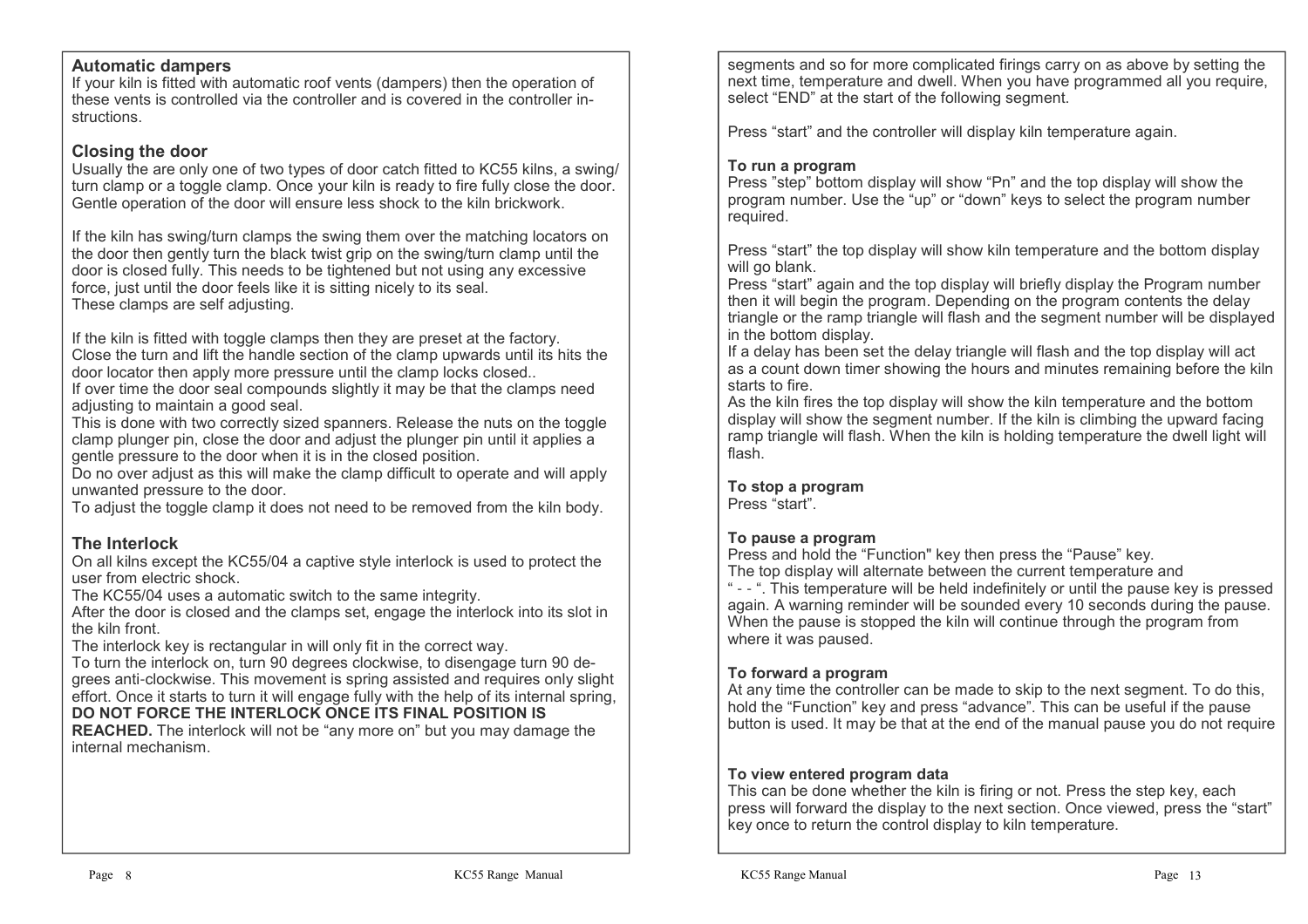### **To set a program**

 If whilst in programming mode no buttons are pressed for a few seconds the controller will time out and go back to kiln display.

The KCR32 has 32 settable programs. Each program has 32 segments.

Press the step key. The top display shows the program number, for instance 1 . The bottom display shows "Pn". Use the up or the down keys to select the program required.

Press "step". Top display will show a ramp rate, for instance "85", "FULL" or "END". The bottom display will show 1, this is segment 1. This segment is how fast you would like the kiln to reach its first temperature in degrees per hour. A slow firing might require the first temperature to be reached "50" degrees per hour. Whilst a fast firing would be set to reach temperature as quickly as possible so the rate required would be "FULL".

If the roof vents are required to be closed during this first ramp, hold the Function key and press the Event key. The event light should illuminate to show the roof vents will be closed. When the event light is not illuminated the dampers will remain open.

Press "step" and the top display will show a temperature for instance "600". The bottom display will still show 1 and a light will illuminate above temperature. This temperature is in Celsius. This temperature is your first temperature. Use the "up" or "down" keys to select the desired temperature.

 Press "step". The top display will show a time, for instance "0.30" or "PASS". The bottom display, again will show "1" and the triangle above dwell will illuminate. Dwell is the time in hours and minutes that you require the kiln to hold the first temperature.

Again, choose by holding the Function Key and pressing the Event key whether your roof vents will be open or closed during this soak period.

Press "step". Top display will show a time, for instance "85", "FULL" or "END". The bottom display will show 2, this is segment 2. . This segment is how fast you would like the kiln to reach its second temperature.

 Again, choose by holding the Function Key and pressing the Event key whether your roof vents will be open or closed during this ramp period.

 At this point, if the kiln is required to finish, press the "down" key until "END" is shown in the top

#### display.

End is below 00. All the above is segment 1, the controller has 32

## **Loading**

Before loading the kiln it is advisable to turn the kiln off at the mains supply, event though your safety is ensured by the door interlock switch.

You may have purchased the kiln with a kiln furniture set or you may be using your existing furniture.

 The primary consideration when stacking kiln furniture is stability. Place 2 of the batts onto the kiln floor pillars so that the floor elements are covered, this is you base to start to build up from.

 How and where you place your ware will be very much a matter of preference. If the kiln is supplied with half batts, i.e. two shelves per layer, you may find that 3 props will be suffice or you may be happier using a prop in each corner. There is not fixed way of loading kiln furniture, the important thing is that the batt has adequate support.

When loading the kiln furniture be careful, remember, the batts are harder than the brick wall of the kiln and in our experience a large proportion of kiln wall damage is caused by careless kiln furniture loading.

For obvious reasons, care must always be taken when loading larger objects into deeper kilns to avoid back strain.

## **What to expect on the initial firing**

Once the interlock has been engaged and the power turned on, a click will be heard at the back of the kiln, this is the safety contactor, the red "mains on" light on the kiln should illuminate and the controller should illuminate.

 If there is no display on the controller at this point check that the on-off button on the controller is in the "on" position (where fitted).

 Once the controller has been programmed and started a second click will be heard and the orange "heat on" light will illuminate. This click and the orange light will simultaneously go on and off as the controller operates the kiln. The kiln is now firing, ensure that the door clamps are fully closed and that the vent plugs are in or out as required. (or roof dampers in the required position).

As mentioned earlier there may be odours from the kiln.

## **Kiln brickwork cracking.**

 After the initial firing small or hairline cracks may appear at various points in the kiln brickwork and possibly again at the first higher stoneware temperatures. This is normal and is due to expansion and contraction of the kiln bricks. After only a few firings the cracking will stop. Please don't hesitate to call of if you have any concerns about this.